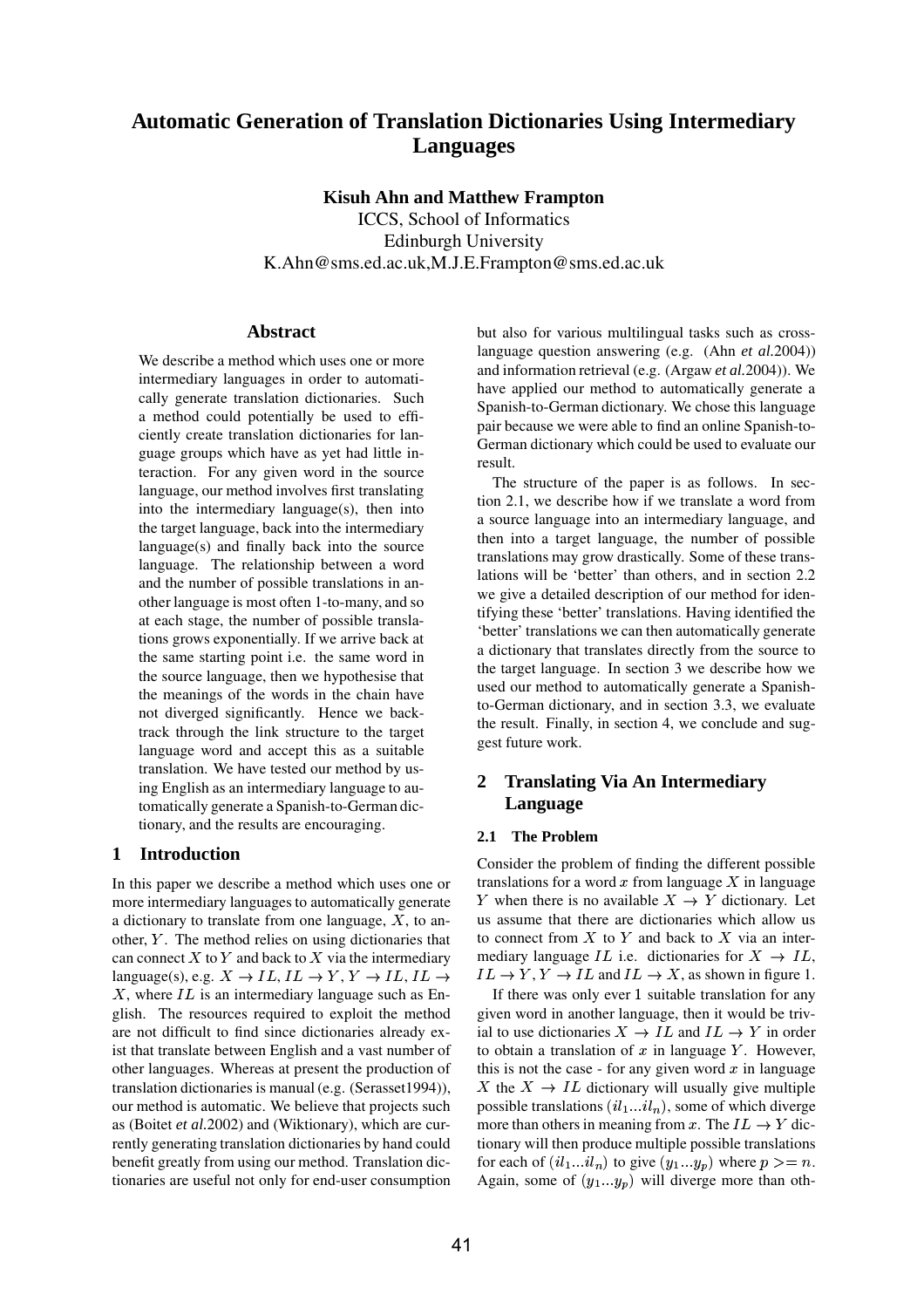

Figure 1: The cycle of dictionaries

ers in meaning from their source words in  $(i l_1 ... i l_n)$ . Hence we have  $p$  possible translations of the word  $x$ from language X in language Y. Some of  $(y_1...y_p)$  will have diverged less in meaning than others from  $x$ , and so can be considered 'better' translations. The problem then is how to identify these 'better' translations.

#### **2.2 Using The Link Structure To Find 'Better' Translations**

Our method for identifying the 'better' translations is to first use dictionary  $Y \to IL$  to produce  $(il2_1...il2_q),$  W the multiple possible translations of each of  $(y_1...y_m)$ , where  $q \geq m$ . Next we use dictionary  $IL \to X$  to ing use of give  $(x2_1...x2_r)$ , the multiple translations of each of  $(ii2<sub>1</sub>...il2<sub>q</sub>)$ , where  $r>=q$ . We then select each of the members of the set  $(x2_1...x2_r)$  which are equal to the original word  $x$ . We hypothesise that to have returned to the same starting word, the meanings of the words that have formed a chain through the link structure cannot have diverged significantly, and so we retrace two steps to the word in  $(y_1...y_m)$  and accept this as a suitable translation of  $x$ . Figure 2 represents a hypothetical case in which two members of the set  $(x2_1...x2_r)$  wet are equal to the original word  $x$ . We retrace our route from these through the links to  $y_1$  and  $y_2$ , and we accept these as suitable translations.



Figure 2: Translating from  $X \to IL \to Y \to IL \to$   $\frac{1}{1 \text{http://www.i.})}$  $X$ . Nodes are possible translations.

If we apply the method described here to a large

number of words from language  $X$  then we can automatically generate a language  $X$ -to-language  $Y$  dictionary. Here we have considered using just one intermediary language, but provided we have the dictionaries to complete a cycle from  $X$  to  $Y$  and back to  $X$ , then we can use any number of intermediary languages, e.g.  $X \to IL$ ,  $IL \to IL2$ ,  $IL2 \to IL$ ,  $IL \to Y$ , where  $IL2$  is a second intermediary language.

#### **3 The Experiment**

We have applied the method described in section 2 in order to automatically generate a Spanish-to-German dictionary using Spanish-to-English, English-to-German, German-to-English and English-to-Spanish dictionaries. We chose Spanish and German because we were able to find an online Spanish-to-German dictionary which could be used to evaluate our automatically-generated dictionary.

#### **3.1 Obtaining The Data**

 Wiktionary website (Wiktionary) to use as our start $r$ ) website called 'DIX: Deutsch-Spanisch Woerterbuch' We first collected large lists of German and English lemmas from the Celex Database, ((Baayen and Gulikers1995)). We also gathered a short list of Spanish lemmas, all starting with the letter 'a' from the ing terms. We created our own dictionaries by making use of online dictionaries. In order to obtain the English translations for the German lemmas and vice versa, we queried 'The New English-German Dictionary' site of The Technical Universiy of Dresden<sup>1</sup>. To obtain the English translations for the Spanish lemmas and vice versa, we queried 'The Spanish Dict' website  $2$ . Finally, we wanted to compare the performance of our automatically-generated Spanish-to-German dictionary with that of a manually-generated Spanish-to-German dictionary, and for this we used a  $3.$  Table 1 gives information about the four dictionaries which we created in order to automatically generate our Spanish-to-German dictionary. The fifth is the manually-generated dictionary used for evaluation.

| <b>Dicts</b> | Ents  | Trans  | <b>Trans/term</b> |
|--------------|-------|--------|-------------------|
| S to E       | 664   | 1202   | 1.8               |
| $E$ to $S$   | 18845 | 28300  | 1.5               |
| G to E       | 27918 | 77626  | 2.8               |
| E to G       | 26298 | 104693 | 4.0               |
| $S$ to $G'$  | 610   | 3126   | 5.1               |

Table 1: Dictionaries;  $S =$  Spanish,  $E =$  English,  $G =$ German, S to G' is the dictionary used for evaluation.

1 http://www.iee.et.tu-dresden.de/cgi-

bin/cgiwrap/wernerr/search.sh 2 http://www.spanishdict.com/

<sup>3</sup> http://dix.osola.com/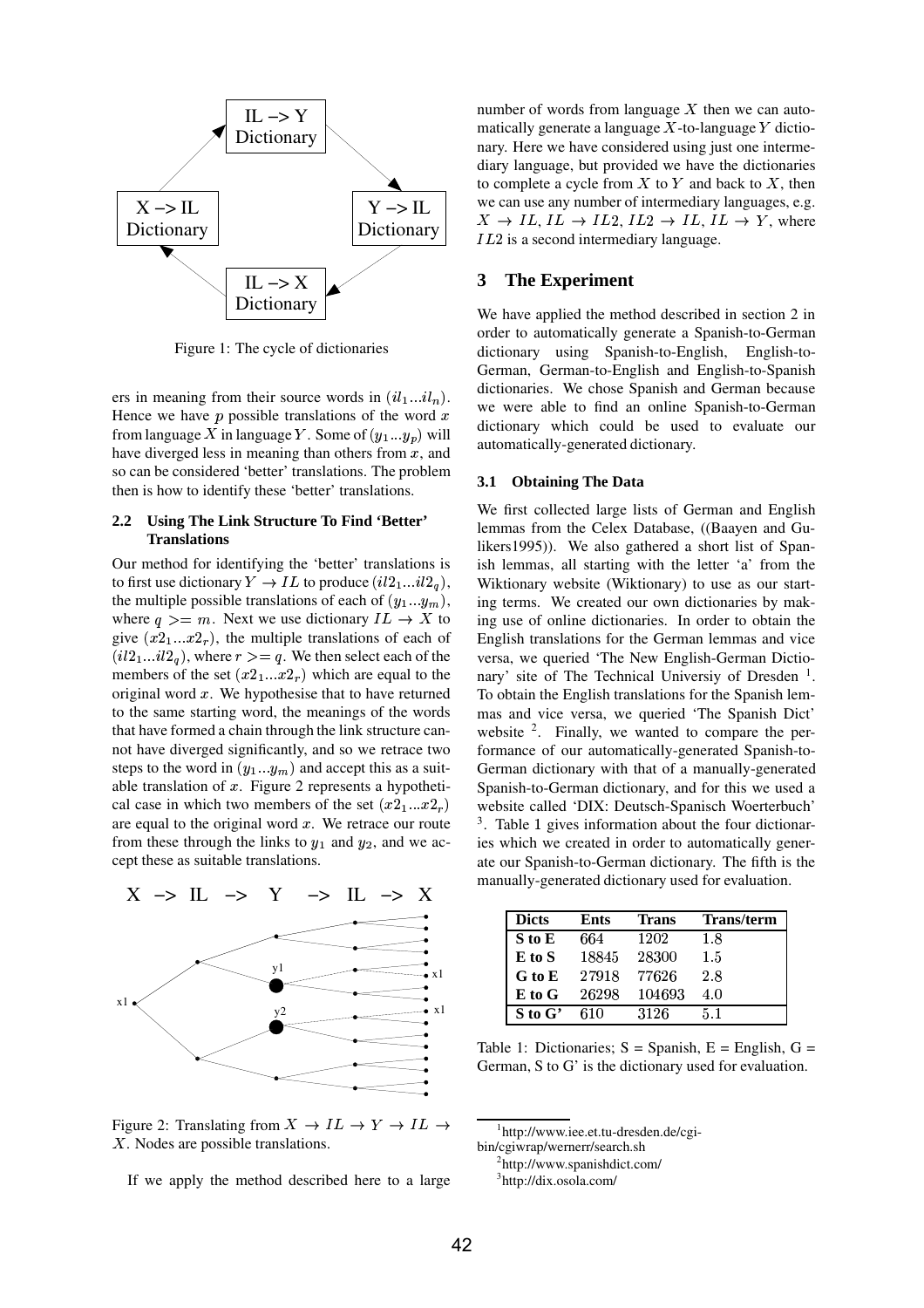#### **3.2 Automatically Generating The Dictionary**

For our experiment, we used the method described in section 2 to automatically construct a scaled-down version of a Spanish-to-German dictionary. It contained 664 Spanish terms, all starting with the letter 'a'. To store and operate on the data, we used the open source database program PostgresSQL, version 7.3.4. Starting with the Spanish-to-English dictionary, at each of stages  $1 - 3$ , we produced a new dictionary table with an additional column to the right for the new language. We did this by using the appropriate dictionary to look up the translations for the terms in the old rightmost column, before inserting these translations into a new rightmost column. For example, to create the Spanish-to-English-to-German (SEG) table, we used the English-to-German dictionary to find the translations for the English terms in the Spanish-to-English (SE) table, and then inserted these translations into a new rightmost column. We kept producing new tables in this fashion until we had generated a Spanishto-English-to-German-to-English-to-Spanish (SEGES) table. In stage 4, the final stage, we selected only those rows in which the starting and ending Spanish terms were the same. Important characteristics of these dictionary tables are given in table .

| <b>Stages</b> | <b>Dicts</b> | Ents | <b>Trans</b> | <b>Trans/term</b> |
|---------------|--------------|------|--------------|-------------------|
| 0             | SE.          | 664  | 1202         | 1.8               |
|               | <b>SEG</b>   | 631  | 6966         | 11.0              |
| $\mathbf{2}$  | <b>SEGE</b>  | 568  | 24012        | 42.3              |
| 3             | <b>SEGES</b> | 566  | 38002        | 67.1              |
|               | <b>SEGES</b> | 533  | 4313         | 8.1               |

Table 2: Constructing Dictionary; Ents = number of entries, Trans  $=$  number of translations, Trans/term  $=$ average number of translations given per entry.

Table 2 shows that the number of translations-perterm grew and grew from 1.8 translations in the starting Spanish-to-English dictionary to an enormous  $67.1_{\text{was}}$ translations per term in the SEGES table after stage 3. However, after stage 4, having selected only those rows with matching first and last entries for Spanish, we reduced the number of translations back to  $8.1$  per term.

#### **3.3 Evaluation**

Having automatically generated the Spanish-to-German dictionary containing 533 unique Spanish terms, we then compared it to the manually-generated Spanish-to-German dictionary (see section 3.1). We gave the same initial 664 Spanish terms to the manually-generated dictionary but received transla $tions$  for only  $610$ .

The results are summarised in table 3. We observe that when we regard the manually-generated dictionary as the Gold-standard, our automatically-generated dictionary managed to produce a relatively adequate coverage of some  $73.6\%$   $(392$  out of  $533)$  with respect

|                    | Auto SG | Man SG Overlap |               |
|--------------------|---------|----------------|---------------|
| <b>Entries</b>     | 533     | 610            | 392 (73.6%)   |
| <b>Total Trans</b> | 4313    | 3126           | 1577          |
| <b>Trans/Entry</b> | 8.1     | 5.1            | $4.0(78.4\%)$ |

Table 3: Result: SG automatic vs SG manual

to main entries overlap between the two dictionaries. When we look at the number of translations per term, we find that our dictionary covered most of the translations found in the manually-generated dictionary (4.0 out of  $5.1$  average or  $78.4\%$ ) for which there was a corresponding entry in our dictionary. In fact, our dictionary produced more translations-per-term than the manually-generated one. An extra translation may be an error or it may not appear in the manually-generated dictionary because the manually-generated dictionary is too sparse. Further evaluation is required in order to assess how many of the extra translations were errors.

 was far from ideal, we believe that our method shows In conclusion, we find that our automaticallygenerated dictionary has an adequate but not perfect coverage and very good recall for each term covered within our dictionary. As for the precision of the translations found, we need more investigation and perhaps a more complete manually-generated comparison dictionary. The results might have been even better had it not been for several problems with the four starting dictionaries. For example, a translation for a particular word could sometimes not be found as an entry in the next dictionary. This might be because the entry simply wasn't present, or because of different conventions e.g. listing verbs as "to Z" when another simply gives "Z". Another cause was differences in font encoding e.g. with German umlauts. Results might also have improved had the starting dictionaries provided more translations per entry term, and had we used part-ofspeech information - this was impossible since not all of the dictionaries listed part-of-speech. All in all given the fact that the quality of data with which we started great promise for saving human labour in the construction of translation dictionaries.

## **4 Conclusion**

In this paper we have described a method using one or more intermediary languages to automatically generate a dictionary to translate from one language,  $X$ , to another,  $Y$ . The method relies on using dictionaries that can connect X to Y and back to X via the intermediary language(s). We applied the method to automatically generate a Spanish-to-German dictionary, and desptite the limitations of our starting dictionaries, the result seems to be reasonably good. As was stated in section  $3.3$ , we did not evaluate whether translations we generated that were not in the gold-standard manual dictionary were errors or good translations. This is essential future work. We also intend to empirically